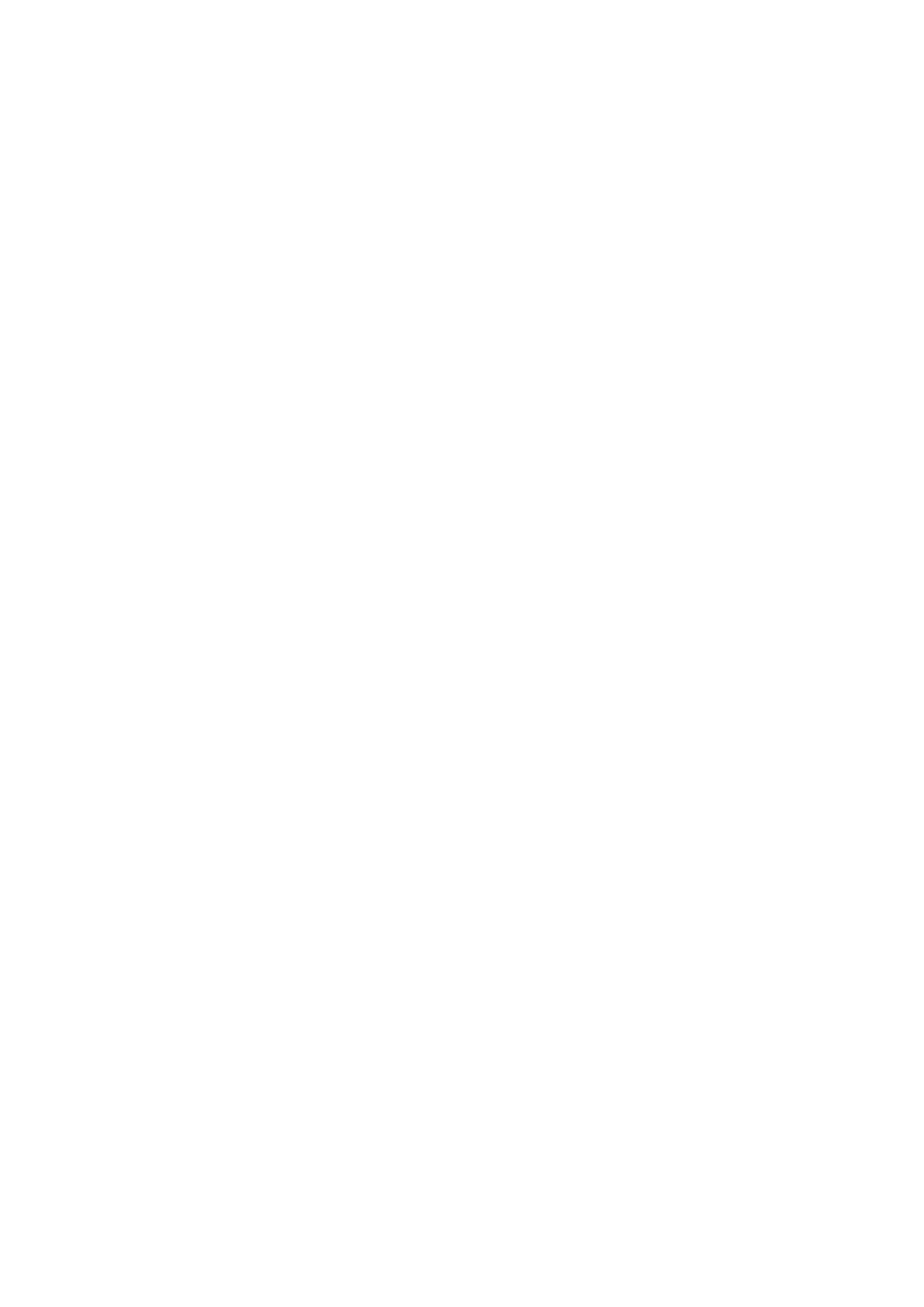

Resolution number IMSB/2017/71

MOVED by Deputy Chairperson G Wilcox, seconded by J Brown:

There were no apologies.

OR

That the Independent Maori Statutory Board:

a) accept the apology from Liane Ngamane for apologies, Dennis Kirkwood for lateness arrived at 10.26am.

**CARRIED**

#### **2 Declaration of Interest**

There were no declarations of interest.

#### **3 Confirmation of Minutes**

Resolution number IMSB/2017/72

MOVED by IMSB Member R Blair, seconded by J Brown:

That the Independent Maori Statutory Board:

a) confirm the ordinary minutes of its meeting, held on Monday, 6 November 2017, including the confidential section, as a true and correct record.

#### **CARRIED**

#### **4 Extraordinary Business**

There were two items of extraordinary business. Rahui on Waitakere Ranges Kauri dieback and the Americas Cup, cultural centre.

#### **5 Financial Report to 31 October 2017**

Resolution number IMSB/2017/73

MOVED by Deputy Chairperson G Wilcox, seconded by IMSB Member T Henare:

That the Independent Maori Statutory Board:

a) receive this Financial Report to 31 October 2017.

#### **CARRIED**

#### **6 Update Board Strategic Priorities Progress Report November 2017**

Resolution number IMSB/2017/74

MOVED by T Kake, seconded by IMSB Member T Henare:

That the Independent Maori Statutory Board:

a) receives the Board Strategic Work Priorities Report November 2017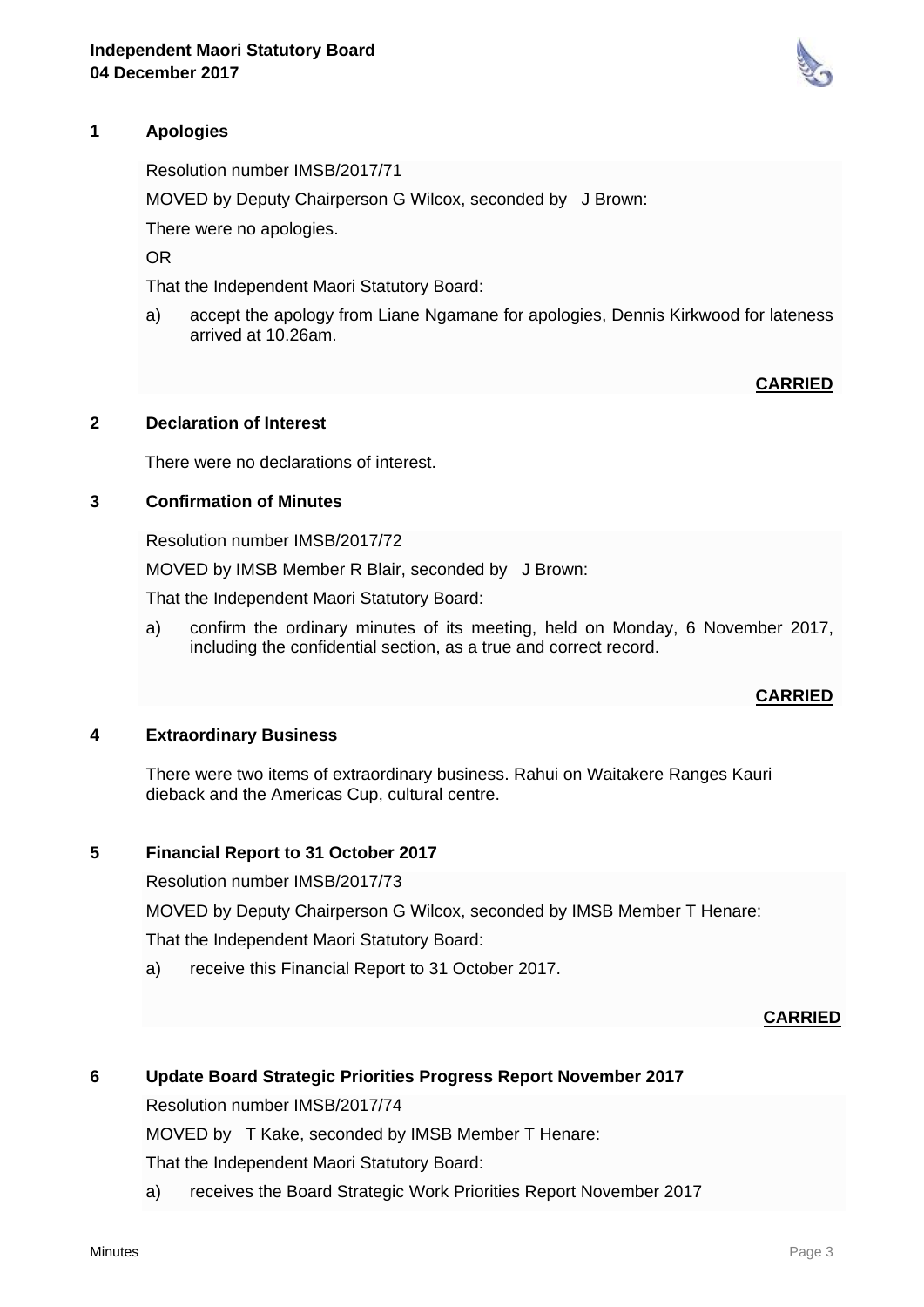

#### **CARRIED**

#### **7 Cultural Initiatives Fund - Papakainga fund eligibility**

Resolution number IMSB/2017/75

MOVED by IMSB Member T Henare, seconded by J Brown:

That the Independent Maori Statutory Board:

- a) receives this report on Cultural Initiatives Fund-Papakainga fund eligibility;
- b) notes the lack of progress by council on the Cultural Initiatives Fund policy framework against the expectations of the Community Development and Safety Committee.

# **CARRIED**

#### **8 Independent Māori Statutory Board Member Appointment to review the draft Auckland Plan**

Resolution number IMSB/2017/76

MOVED by Deputy Chairperson G Wilcox, seconded by IMSB Member T Hohneck:

That the Independent Maori Statutory Board:

- a) nominates a Board member on the Planning Committee to review and approve any changes to the draft Auckland Plan
- b) nominates Tau Henare on the Planning Committee to review and approve any changes to the draft Auckland Plan

#### **CARRIED**

## **9 Statistics NZ - Draft Memorandum of Understanding**

Resolution number IMSB/2017/77

MOVED by IMSB Member R Blair, seconded by D Kirkwood:

That the Independent Maori Statutory Board:

- a) receive the report on Statistics NZ: Draft Memorandum of Understanding
- b) approve the Draft Memorandum of Understanding between the Independent Māori Statutory Board and Statistics NZ.

**CARRIED**

# **10 Appoint Board Member to Review Draft Manurewa Takanini Papakura Integrated Area Plan**

Resolution number IMSB/2017/78

MOVED by IMSB Member T Henare, seconded by Deputy Chairperson G Wilcox:

That the Independent Maori Statutory Board:

a) appoint a Board member to approve minor editorial changes to the Manurewa Takanini Papakura Integrated Area Plan if necessary prior to publication.